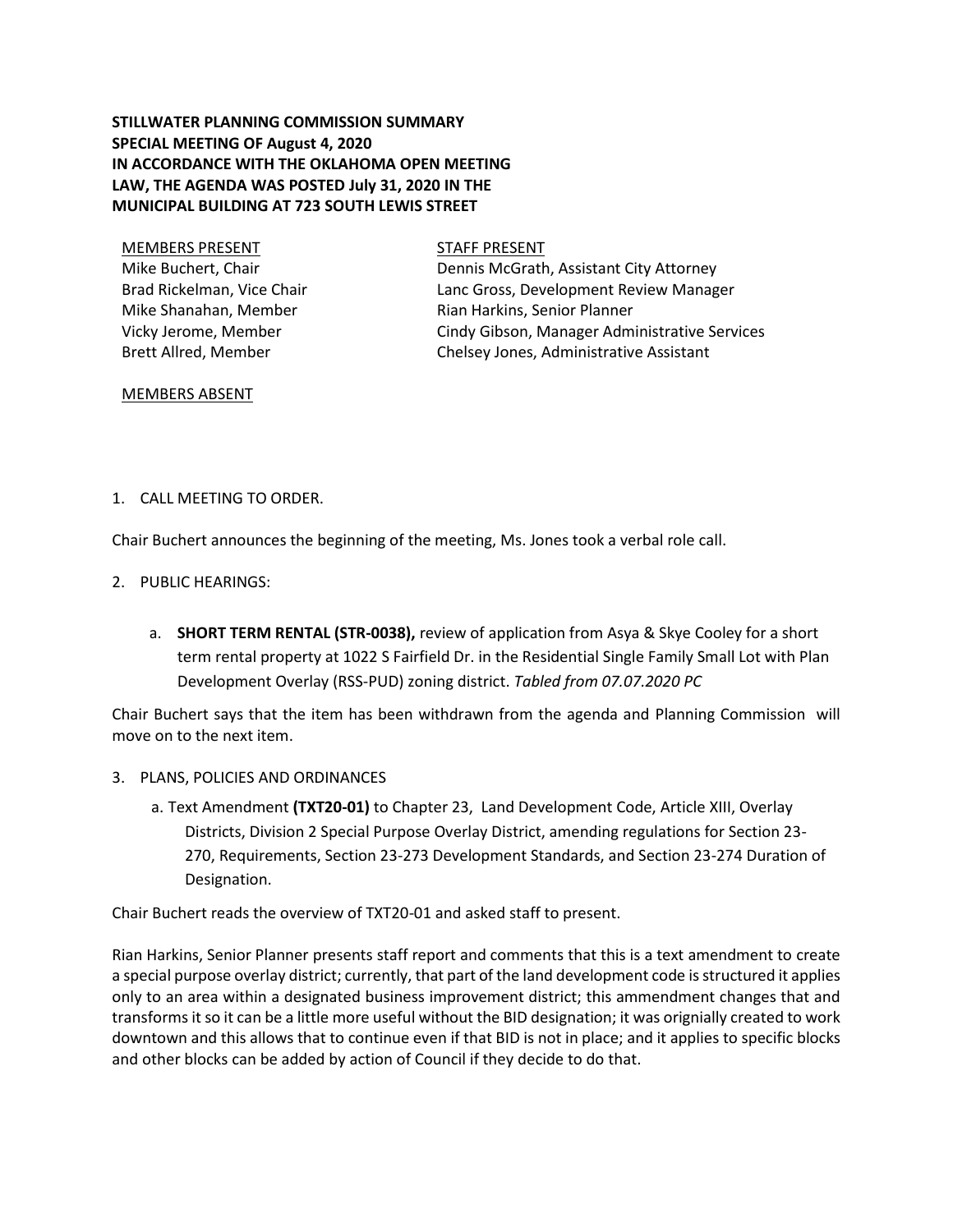Stillwater Planning Commission Meeting Summary Page **2** of **4** August 4th, 2020

Mr. Harkins presented a map showing the areasthe overlay will apply to. Mr. Harkins said that this allows for additional economic options for bars and restaurants in these areas; at the present time the land development code under the special purpose overlay district allows for sidewalk dinning with a permit, site plan, and approval by the city; this would expand that to allow street eateries,. to allow restaurants and bars to use parking stalls that are leased from the city through a permit process to expand additional dinning and sitting options for patrons; and the idea behind this is to give them some flexibility as they try and stay open and maintain distancing requirements.

Mr. Harkins presents slides with different examples of what the street eateries would look like, areas do have to be ADA accessible; and presents some of the text for the on street parking stalls with the possible language and asked if there were any questions.

Chair Buchert asked if there were any questions of staff.

Vice-Chair Rickelman comments that most of the parking downtown is angled parking and ask how are they going to square off and set them up. Mr. Harkins responds that an application and site plan will be required to be submitted; trying to leave some of it to the hands of business owners and not be too strict on how they handle this; and it may not be a case where they can fully square things off, they may just have to work with what they have.

Chair Buchert asks if there are any other questions.

Commisssioner Shanahan asked if the permit process has been streamlined to reduce the concept to implimentation process. Mr. Harkins responds that he hasn't done any since he's been on staff but it seems like it can go fairly quickly; tThe biggest hurdle would be having the insurance, the site plan, and knowing exactly how you plan to use that space; they would also need to know what materials they plan to use and how they plan to block it off; there is also the time it would take the buisiness owner to put it in place; and a permit could be turned around fairly quickly if there is a good site plan, the insurance is in place, and they have a lease signed.

Commissioner Jerome comments that this is a good idea, however there are times even while we're shutdown with Covid that you go downtown and parking is very limited during the day on weekdays; and assumes that there is a study that is done to see how many of these you can allow.

Mr. Harkins responds that they have not done a full blown parking study to try and figure out what a limit would be; the last study that was done that included the downtown area was over a few years ago, possibly over 5; some of the data might still be active and applicable that we can go back to, but in terms of an analysis, in this case, no we did not; this is a case where we will just have to watch and see how many businesses want to do this; Oklahoma City has opend this possibility up in the last 30 days to the downtown area and in the last news report there were no takers; and it might be different here but we can't say with any certainty.

Commissioner Jerome asked if this was for a limited time; after 18 months say Covid is gone and they are able to fill the restaurants, will this be something that expires.

Mr. Harkins responds that the original amount of time that they put in the text amendment was until the end of the calenday year with the idea that this can be extended by coucil if need be or if desired; staff wants to see what a trial run would look like and if anybody would be interested; the idea of going to the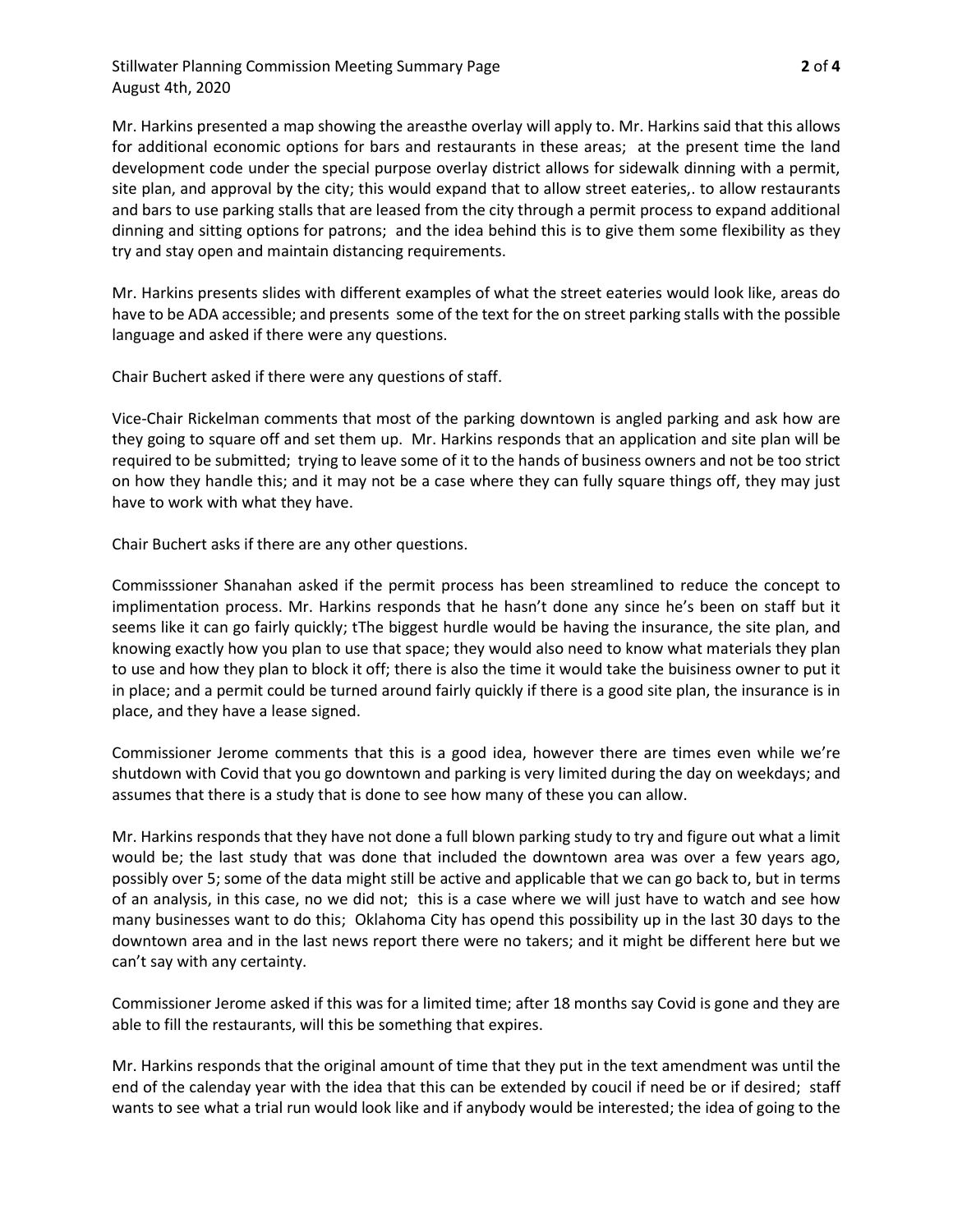end of the calendar year is that it would get through all of the home footballs games, homecoming, and the holiday season; and that would give businesses in these blocks the most flexibility to do as they think is best for their business.

Chair Buchert comments that under this ordinance they could have set this up for weekend only and then open up the parking spaces during the week if that's what works best for the business. Mr. Harkins responds yes if they wanted to do that then they would just have to stipulate that on the permit.

Chair Buchert comments that if there is a major event like a football game they may want to do that to have the additional seating and then during the week want that additional parking space in front to get more people in. Mr. Harkins responds that is correct and if on Washington multiple business wanted to rope off part of the street they could still have traffic flow; and if they wanted to close it off Friday night, Saturday, and Saturday night and then open back up on Sunday that is something they could do as well.

Chair Buchert asked if there were any other questions from the Commissioners; none respond.

Chair Buchert opened the public hearing and asked if there was anybody that wanted to speak on the particular item; none respond. Chair Buchert closed the public hearing and asked staff to go over alternatives.

Mr. Harkins presented the findings and alternatives and asked if there were any questions.

Chair Buchert states that upon hearing no questions, asks for discussion or a motion.

## **Vice-Chair Rickelman moved to accept the findings, approve and send to the City Council, Commissioner Shanahan seconded.**

| <b>Roll call:</b> | <b>Buchert</b> | <b>Rickelman</b> | Shanahan | Jerome | <b>Allred</b> |
|-------------------|----------------|------------------|----------|--------|---------------|
|                   | <b>Yes</b>     | Yes              | Yes      | Yes    | Yes           |

*Time: 18 minutes*

4. MEETING SUMMARY FOR REVIEW AND POSSIBLE ACTION:

a. Regular Meeting Summary of July 21, 2020

Chair Buchert asked if there were any corrections or is there a motion to approve.

### **Commissioner Shanahan moved to accept the summary, Vice-Chair Rickelman seconded.**

| <b>Roll call:</b> | <b>Buchert</b> | Rickelman | Shanahan | Jerome | <b>Allred</b> |
|-------------------|----------------|-----------|----------|--------|---------------|
|                   | <b>Yes</b>     | Yes       | Yes      | Yes    | Yes           |

*Time: 1 minutes*

b. Re-presentation of Special Meeting Summary of July 7, 2020 with staff correction

Chair Buchert asked if there were any other corrections or a motion.